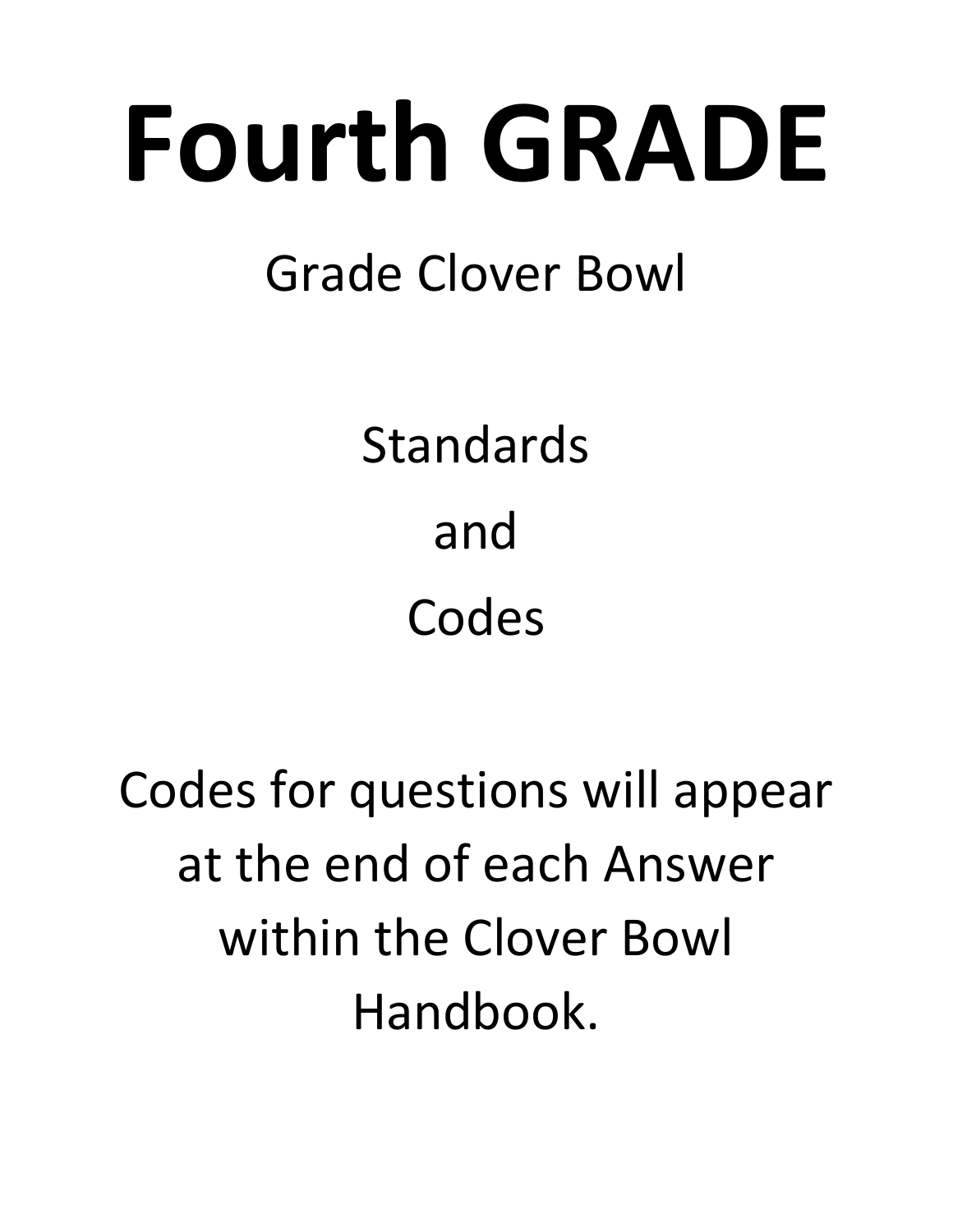# 4‐H Standards and Codes

The 4th grade questions related to 4‐H will be using codes which link those questions back to the life skills and core competencies administered through the Tennessee 4‐H Program



More information concerning the competency areas associated with the Tennessee 4‐H Program can be accessed at:

https://4h.tennessee.edu/Pages/competencies.aspx

| Code | <b>Title</b>    | <b>Life Skills Associated</b><br>with Clover Bowl             | <b>Competency Areas</b><br>related to Questions        |
|------|-----------------|---------------------------------------------------------------|--------------------------------------------------------|
|      |                 | Contest                                                       |                                                        |
| 4HA  | 4-H Activities  |                                                               | Personal/Social,<br>Health/Physical                    |
| 4HC  | 4-H Contests    |                                                               | Cognitive/Creative                                     |
| 4HE  | 4-H Eligibility | Achieving Goals,<br>Building Relationships,                   | Personal/Social,                                       |
| 4HH  | 4-H History     | Communication,<br>Decision Making,                            | Cognitive/Creative<br>Citizenship/Ethics,              |
| 4HL  | 4-H Leadership  | Leadership,<br><b>Positive Self Esteem</b><br>Responsibility, | Citizenship/Ethics,<br>Vocational,<br>Personal/Social, |
| 4HP  | 4-H Projects    | Teamwork,                                                     | Cognitive/Creative<br>Health/Physical                  |
| 4HS  | 4-H Symbols     |                                                               | Cognitive/Creative<br>Citizenship/Ethics,              |

#### 4‐H Code Matrix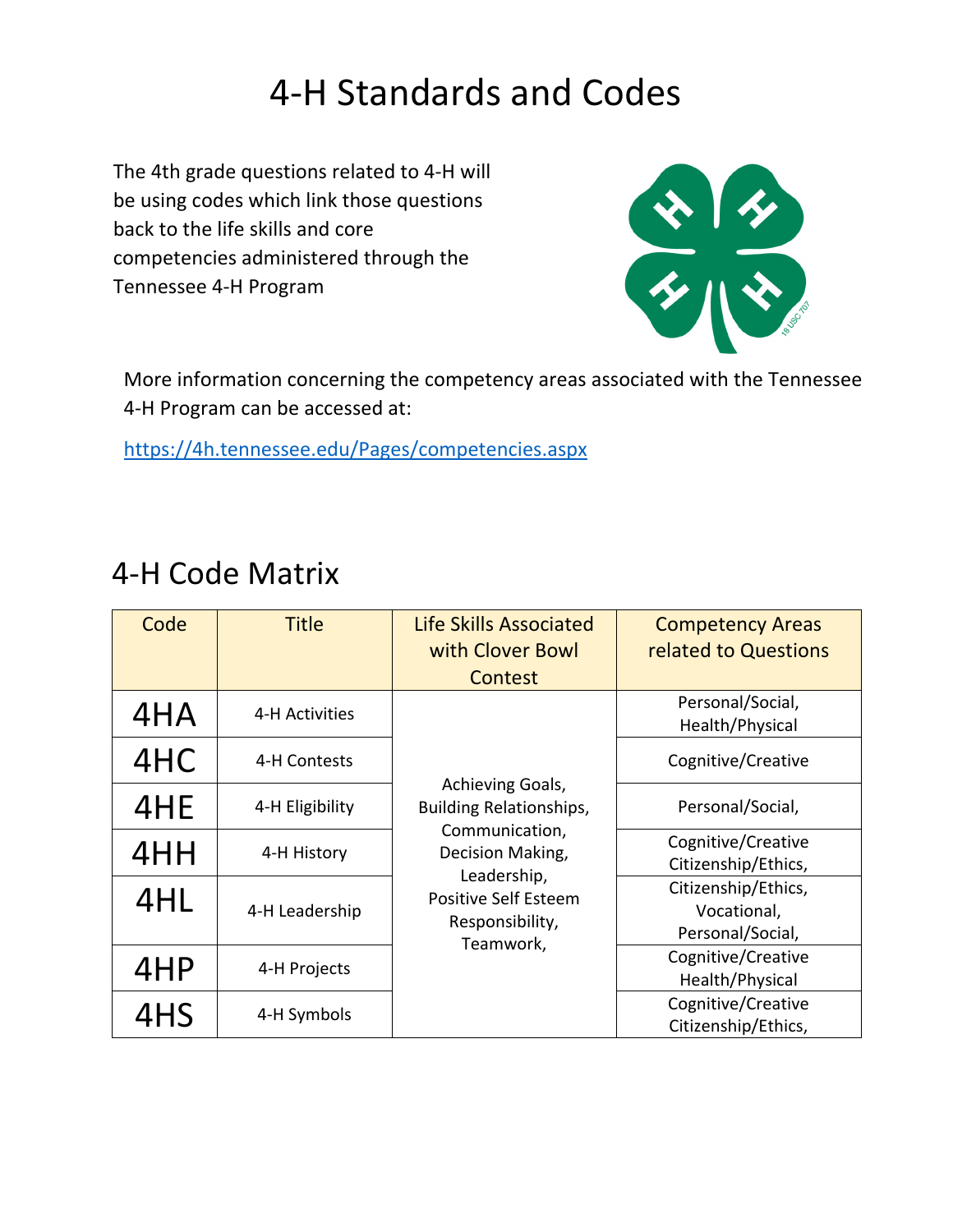# AG Standards and Codes

The 4th grade questions related to Agriculture will be using codes based on The National Agricultural Literacy Outcomes. This is a resource utilized by Tennessee Farm Bureau for their Ag. In the Classroom program. It its taught by teachers in middle school classrooms all across Tennessee.



More information concerning Ag in the Classroom including the NALO outcomes can be accessed at the following website:

https://www.agclassroom.org/teacher/matrix/

#### Ag Code Matrix

| Grade | Code      | <b>Theme</b>                                   | <b>Subject Area</b> | <b>Outcome</b>                                                                                                                                                                                |
|-------|-----------|------------------------------------------------|---------------------|-----------------------------------------------------------------------------------------------------------------------------------------------------------------------------------------------|
| 4     | T1.3-5a   | Ag and the Environment                         | Science             | Describe similarities and differences between<br>managed and natural systems (e.g., wild forest<br>and tree plantation; natural lake/ocean and fish<br>farm)                                  |
| 4     | T1.3-5e   | Ag and the Environment                         | Science             | Recognize the natural resources used in<br>agricultural practices to produce food, feed,<br>clothing, landscaping plants, and fuel (e.g., soil,<br>water, air, plants, animals, and minerals) |
| 4     | T2.3-5d   | Plants and Animals for<br>Food, Fiber & Energy | Science             | Provide examples of specific ways<br>farmers/ranchers meet the needs of animals                                                                                                               |
| 4     | $T4.3-5a$ | Science, Tech, Engineering<br>& Mathematics    | Science             | Compare simple tools to complex modern<br>machines used in agricultural systems to<br>improve efficiency and reduce labor                                                                     |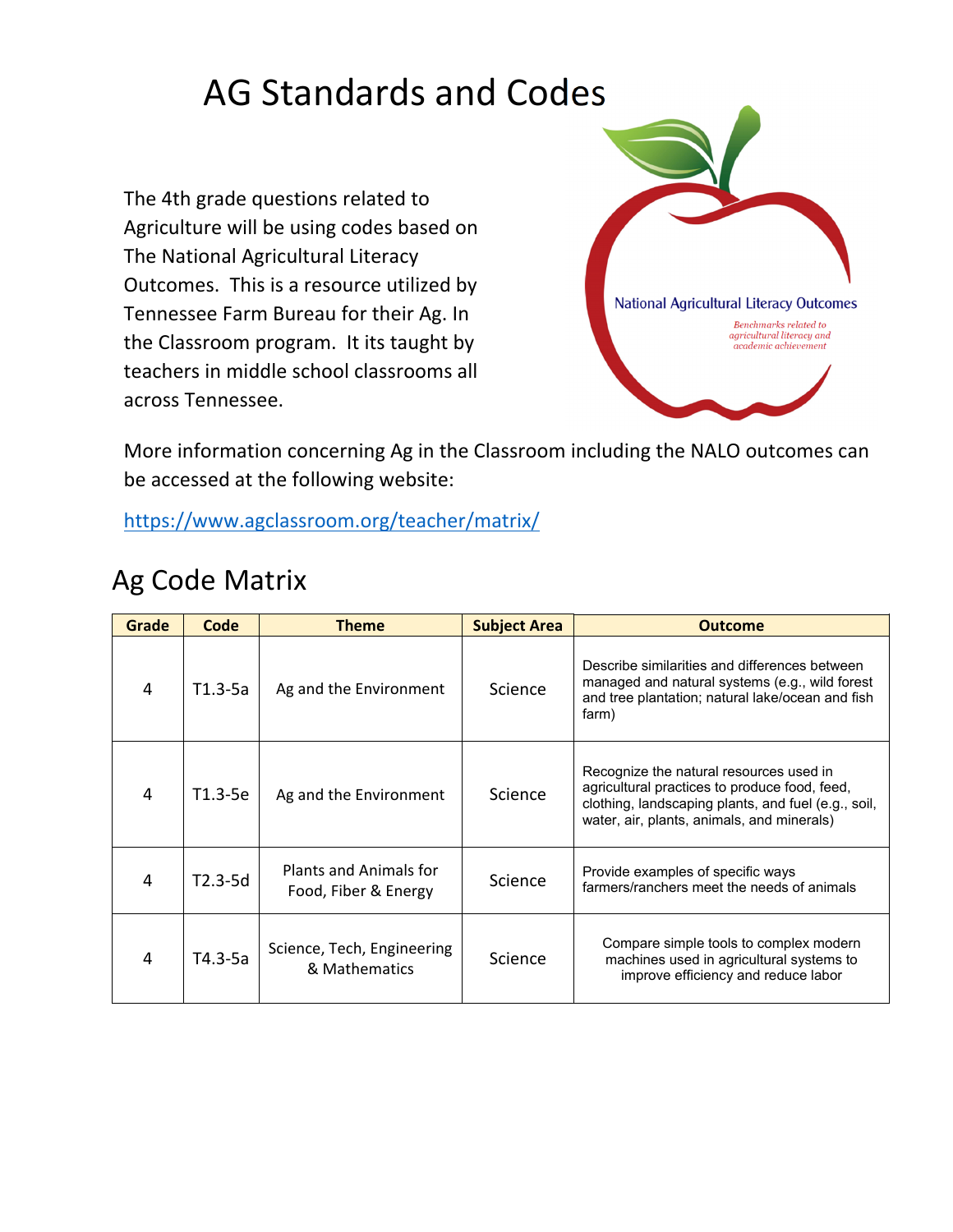| Grade          | Code      | <b>Theme</b>                                | <b>Subject Area</b>      | <b>Outcome</b>                                                                                                                                                                                    |
|----------------|-----------|---------------------------------------------|--------------------------|---------------------------------------------------------------------------------------------------------------------------------------------------------------------------------------------------|
| $\overline{4}$ | $T4.3-5c$ | Science, Tech, Engineering<br>& Mathematics | Science                  | Identify examples of how the knowledge of<br>inherited traits is applied to farmed plants and<br>animals in order to meet specific objectives (i.e.,<br>increased yields, better nutrition, etc.) |
| 4              | T4.3-5d   | Science, Tech, Engineering<br>& Mathematics | Science                  | Provide examples of science being applied in<br>farming for food, clothing, and shelter products                                                                                                  |
| 4              | $T5.3-5b$ | Culture, Society, Economy<br>& Geography    | Social<br><b>Studies</b> | Discover that there are many jobs in agriculture                                                                                                                                                  |
| 4              | T5.3-5e   | Culture, Society, Economy<br>& Geography    | Social<br><b>Studies</b> | Provide examples of agricultural products<br>available, but not produced in their local area<br>and state                                                                                         |
| 4              | $T5.3-5f$ | Culture, Society, Economy<br>& Geography    | Social<br><b>Studies</b> | Understand the agricultural history of an<br>individual's specific community and/or state                                                                                                         |

# Life Skills Standards and Codes

Life Skill questions in the 4<sup>th</sup> Grade area are referenced back to the five program areas served by the Family and Consumer Science Department of UT Extension.



More information concerning Family and Consumer Science Programing can be accessed at:

https://ag.tennessee.edu/fcs/Pages/default.aspx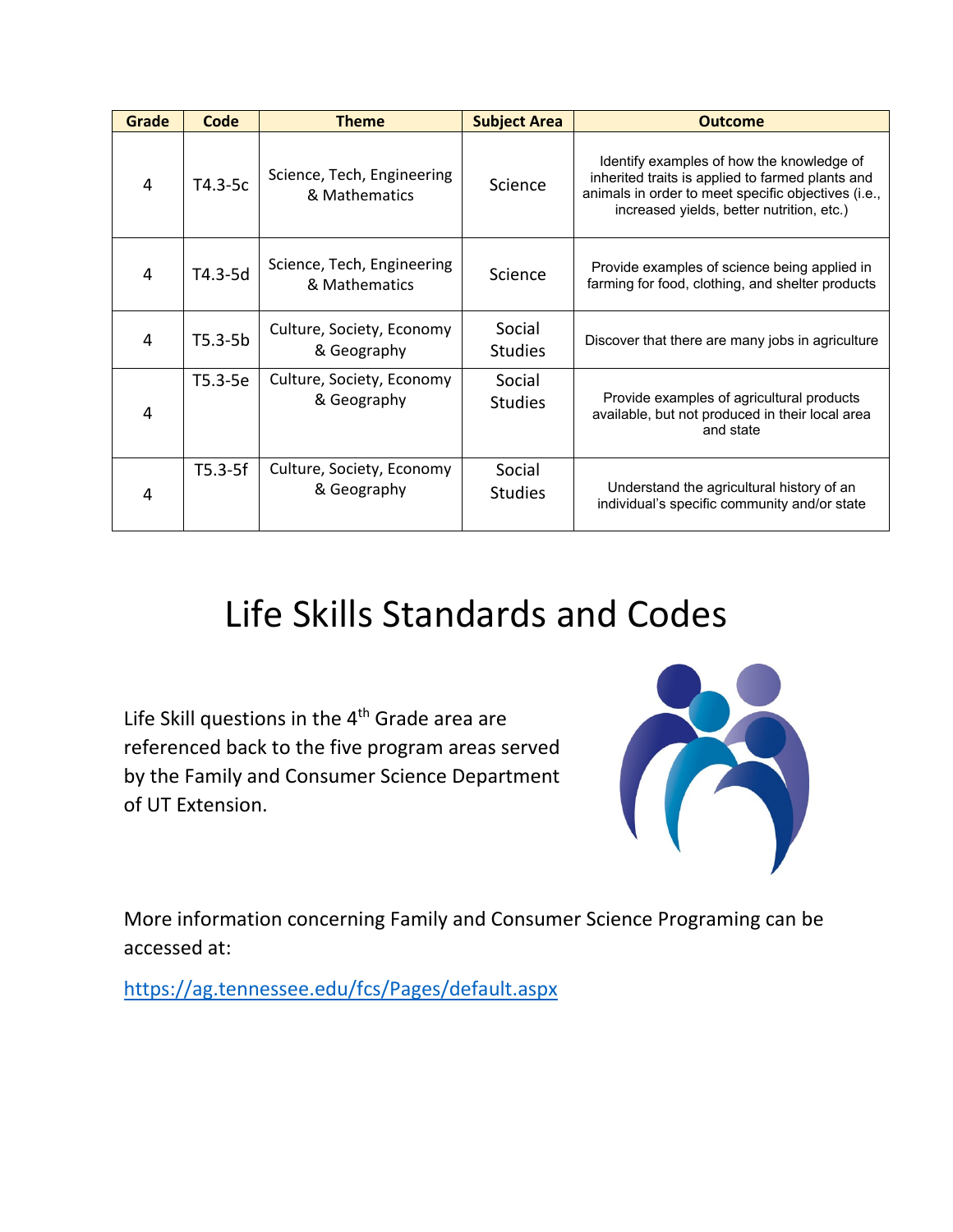#### Life Skills Code Matrix

| Code        | <b>Subject</b>                        | <b>FCS Program Area</b> | <b>Outcome</b>                                                                                  |
|-------------|---------------------------------------|-------------------------|-------------------------------------------------------------------------------------------------|
| <b>LSCM</b> | Life Skill Currency and<br>Money      | Money                   | To help young people have a greater understanding of<br>money, currency, and personal economics |
| <b>LSCS</b> | Life Skill Citizenship<br>and Symbols | Family/Home             | To help young people have a greater understanding of<br>traditions and privileges of a citizen. |
| LSGM        | Life Skill Geography<br>and Maps      | Family/Home             | To help young people have a greater understanding of<br>their surroundings.                     |
| <b>LSME</b> | Life Skill Manners and<br>Etiquette   | Family/Home             | To help young people have a greater understanding of<br>good manners and proper etiquette.      |
| LSMM        | Life Skill Units and<br>Measurement   | Family/Home             | To help young people have a better understand common<br>units of measurement.                   |

### Tennessee Standards and Codes

All 4<sup>th</sup> grade Tennessee questions relate to the Tennessee Social Studies Academic Standards.



More information concerning these Standards can be found at the State Standard Website:

https://www.tn.gov/content/dam/tn/education/standards/ss/std\_ss\_gr\_4.pdf

#### Tennessee Code Matrix

| Code | <b>Outcome</b>                                                                                                                                                                 |
|------|--------------------------------------------------------------------------------------------------------------------------------------------------------------------------------|
| 4.1  | Describe the legacy and cultures of the major indigenous settlements in Tennessee including the<br>Paleo, Archaic, Woodland, and Mississippian: (C, G, TN)                     |
| 4.2  | Analyze religious beliefs, customs, and various folklore traditions of the Cherokee, Creek, and<br>Chickasaw, including: (C, TN)                                               |
| 4.4  | Trace the routes of early explorers and describe the early explorations of the Americas, including:<br>(C, E, G, H, P, TN)                                                     |
| 4.12 | Analyze the factors that led to the defeat of the American Indians, including the resistance of Indian<br>nations to encroachment and the effects on native culture. (C, H, P) |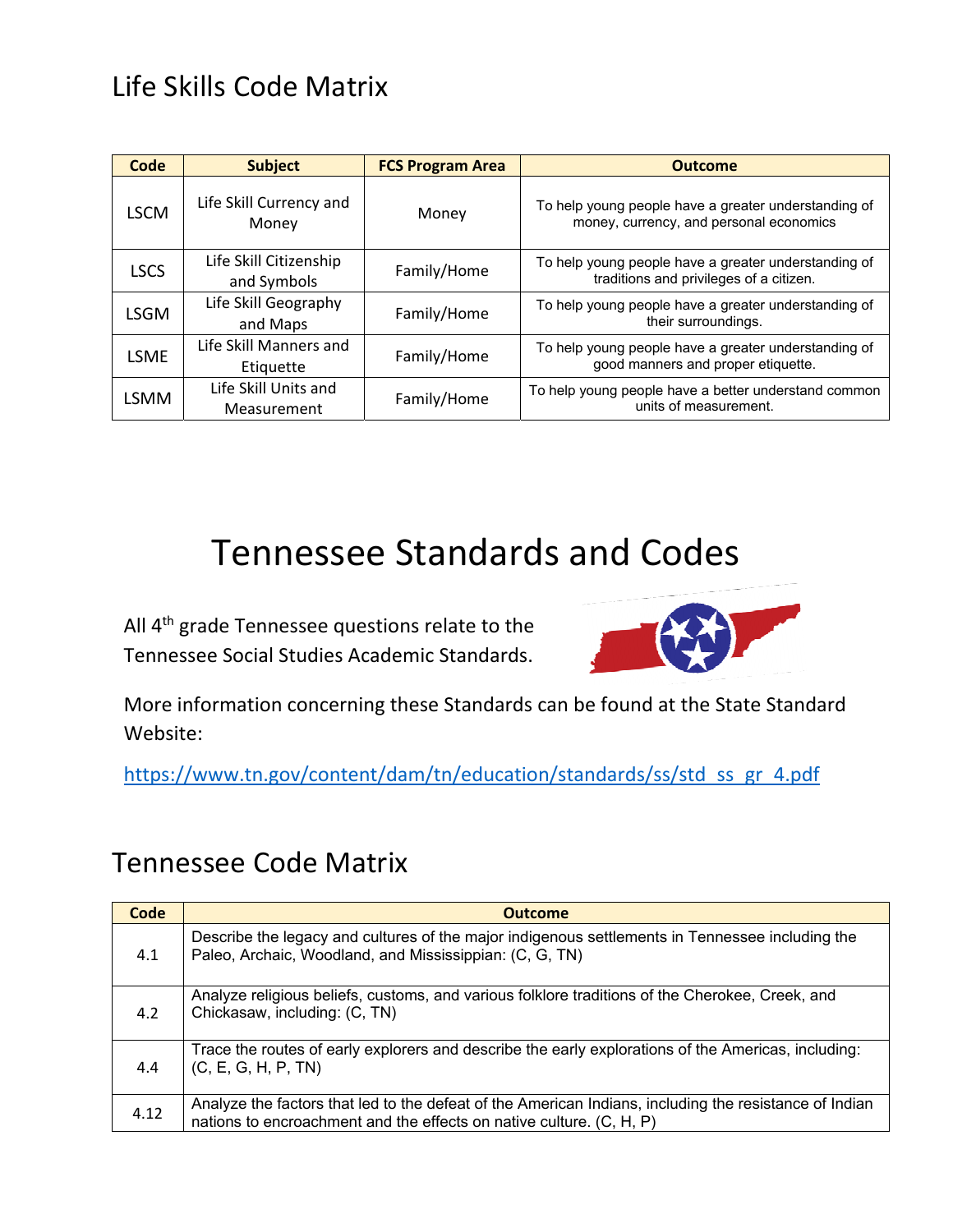| <b>Code</b> | <b>Outcome</b>                                                                                                                                                                                                                                                   |
|-------------|------------------------------------------------------------------------------------------------------------------------------------------------------------------------------------------------------------------------------------------------------------------|
| 4.20        | Explain the impact of individuals who created interest in land west of the Appalachian Mountains,<br>including: (C, E, G, TN)                                                                                                                                    |
| 4.22        | Describe the causes, course, and consequences of the French and Indian War, including the massacre at Fort<br>Loudoun. (C, G, H, P, TN)                                                                                                                          |
| 4.25        | Write a short summary of the events of Tennessee's first settlement and settlers, including the<br>Watauga Purchase, Watauga Compact, Little Carpenter, and Dragging Canoe. (H, P, TN)                                                                           |
| 4.30        | Determine the meaning and identify the terms Loyalists, Patriots, Minutemen, Overmountain Men,<br>and Redcoats to describe people during the Revolution. (C, G, TN)                                                                                              |
| 4.31        | Locate and identify the major military battles, campaigns, and turning points of the American<br>Revolution, including: (G, H, TN)                                                                                                                               |
| 4.34        | Explain using supporting details how the Revolution affected the Watauga Settlement, including: (P,<br>TN)                                                                                                                                                       |
| 4.36        | Explain the purpose and obstacles in creating the new Cumberland Settlement, including: (G, TN)                                                                                                                                                                  |
| 4.38        | Explain the events that led to the creation and failure of the Lost State of Franklin. (G, P, TN)                                                                                                                                                                |
| 4.45        | Label and locate the Territory South of the River Ohio (Southwest Territory) on a map, identify its<br>leaders, and explain how it was the first step to statehood, including William Blount, John Sevier,<br>Rocky Mount, and the Treaty of Holston. (G, P, TN) |
| 4.47        | Detail the events, struggles, success and main people of the exploration of the Louisiana Purchase<br>and map the routes across the continent, including the Corps of Discovery, Lewis and Clark,<br>Sacagawea, Zebulon Pike, and John Frémont. (G, H, P)        |
| 4.51        | Analyze and describe the role of Tennessee in the War of 1812, including: (H, TN)                                                                                                                                                                                |
| 4.52        | Write a short story with supporting text describing the effects of the New Madrid Earthquakes of<br>1811-12 on the land and people of Tennessee. (G, H, TN)                                                                                                      |
| 4.53        | Write a narrative piece summarizing life on the frontier of Tennessee and reasons why pioneers<br>moved west, including: (C, G, H, P, TN)                                                                                                                        |
| 4.54        | Describe and explain the contributions of Sequoyah. (C, H, TN)                                                                                                                                                                                                   |
| 4.55        | Describe the major events in Jackson's presidency, including the corrupt bargain, the Indian<br>Removal Act, reducing the national debt, preserving the union, and abolishing the national bank. (C,<br>E, G, H, P, TN                                           |
| 4.56        | Analyze the impact of the Indian Removal Act on the Cherokee, detail their resistance to being<br>removed, and map the movement west, including: (C, G, H, TN)                                                                                                   |
| 4.60        | Describe and explain the contributions of Virginia Hill and Free Hill, Tennessee, Frances Wright and<br>Nashoba, and Elihu Embree and their efforts to abolish slavery in Tennessee. (C, TN)                                                                     |
| 4.62        | Using informational texts, explain the fight for Texas independence against Mexico and the<br>contributions of Tennesseans Sam Houston and David Crockett. (H, P, TN)                                                                                            |
| 4.63        | Conduct a short research project detailing the surprise nomination and election of James K. Polk<br>and list his accomplishments in office including Texas statehood, territorial expansion, and one term<br>promise. (H, P, TN)                                 |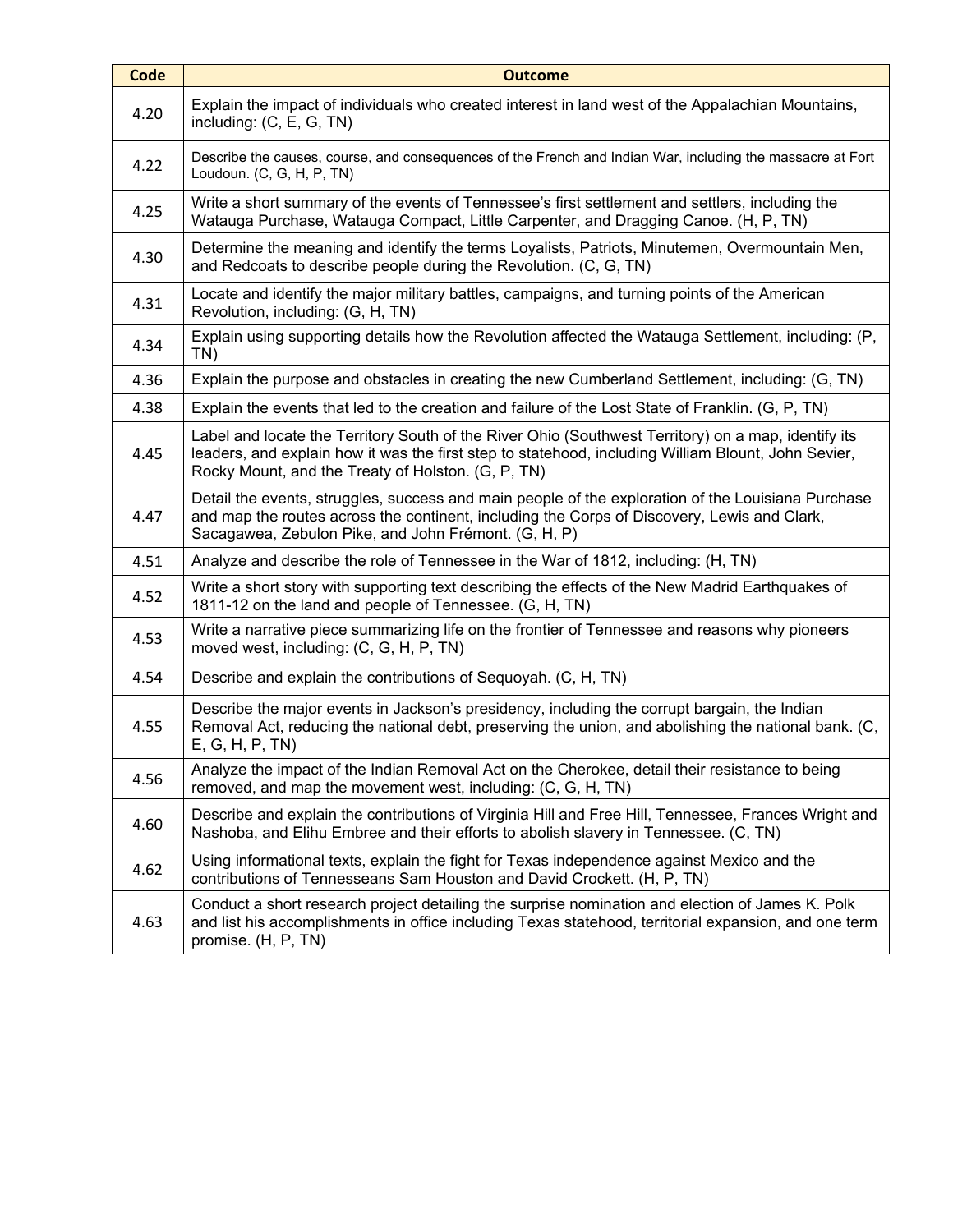## Government Standards and Codes

All 4<sup>th</sup> grade Government questions relate to the Tennessee Social Studies Academic Standards.



More information concerning these Standards can be found at the State Standard Website:

https://www.tn.gov/content/dam/tn/education/standards/ss/std\_ss\_gr\_4.pdf

#### Government Code Matrix

| Code | <b>Outcome</b>                                                                                                                                                                                                                                                   |
|------|------------------------------------------------------------------------------------------------------------------------------------------------------------------------------------------------------------------------------------------------------------------|
| 4.36 | Explain the purpose and obstacles in creating the new Cumberland Settlement, including: (G, TN)                                                                                                                                                                  |
| 4.37 | Analyze the weaknesses of the Articles of Confederation, including no power to tax, weak central<br>government, and the impact of Shays' Rebellion. (P)                                                                                                          |
| 4.39 | Identify the various leaders of the Constitutional Convention and analyze the major issues they<br>debated, including: (C, E, H)                                                                                                                                 |
| 4.41 | Describe the principles embedded in the Constitution, including: (P)                                                                                                                                                                                             |
| 4.42 | Write an opinion piece with supporting detail from primary sources that defends the ratification of<br>the Constitution.                                                                                                                                         |
| 4.45 | Label and locate the Territory South of the River Ohio (Southwest Territory) on a map, identify its<br>leaders, and explain how it was the first step to statehood, including William Blount, John Sevier,<br>Rocky Mount, and the Treaty of Holston. (G, P, TN) |
| 4.46 | Write an opinion piece using supporting detail explaining the political beliefs of Alexander Hamilton<br>and Thomas Jefferson leading to the political parties. (H, P)                                                                                           |
| 4.67 | Explain the events, political debate, and outcome of the Compromise of 1850 and the Kansas and<br>Nebraska Act. (H, P)                                                                                                                                           |